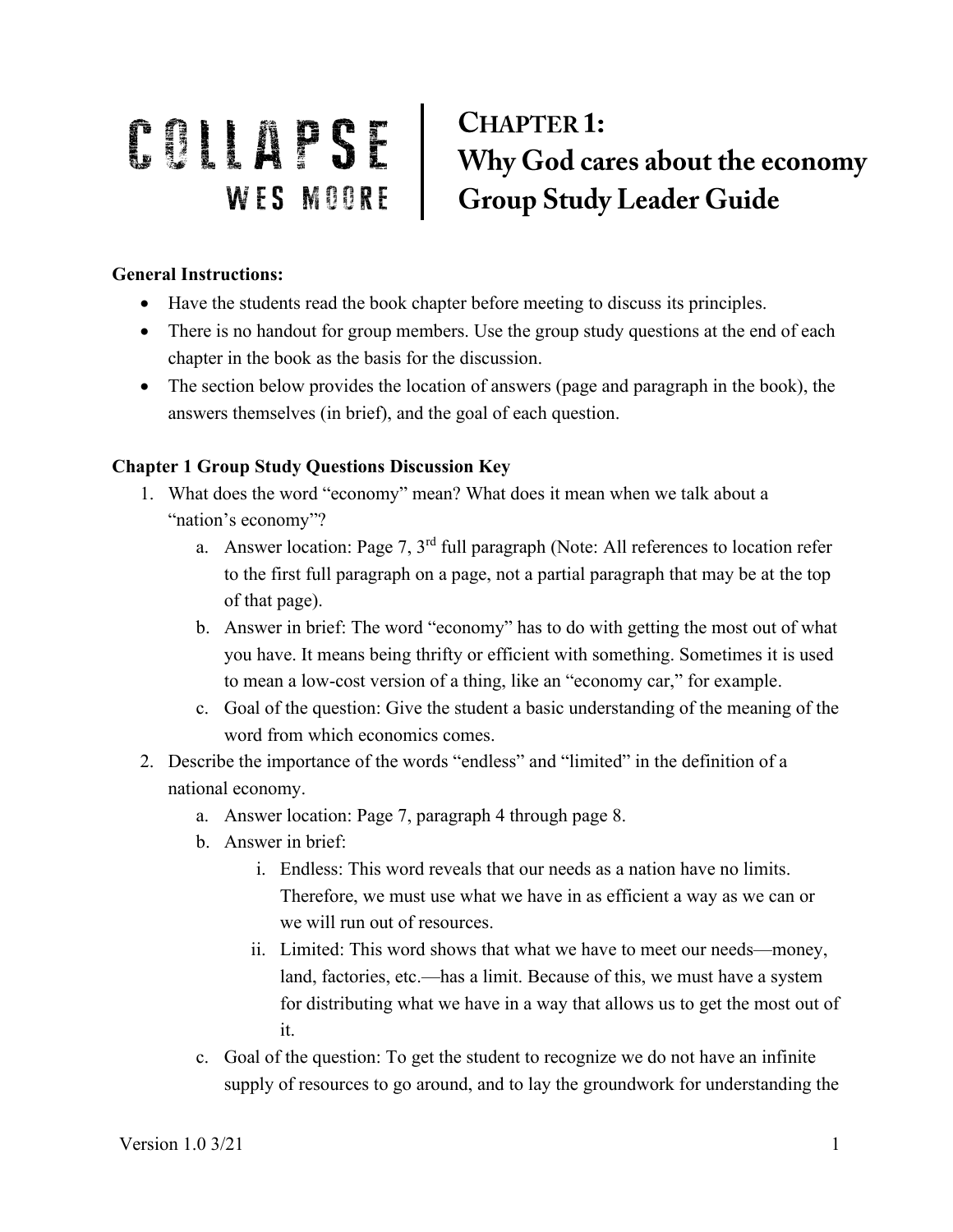role of an economic system in making good use of those resources.

- 3. What is a market? Describe a market you have visited this week, whether in person or online.
	- a. Answer location: Page 9, paragraph 3 through the end of the page.
	- b. Answer in brief: Markets are places, either real places (like a hardware store or farmers' market) or virtual places (like Amazon.com or eBay) where buyers and sellers come together to exchange products for money. Buyers, often called "consumers," are the people who have a need for something; sellers, also called "producers," are businesses that provide things to meet needs. The money exchanged for a particular item is called its "price."
	- c. Goal of the question: To help the student understand the different components of a market so they can understand how an economy works in future discussions.
- 4. What is "gross domestic product"? What does it have to do with the income of a whole nation?
	- a. Answer location: Page 10, paragraph 2.
	- b. Answer in brief: GDP is the total dollar value of what the economy produced over a given period (usually a quarter or year). GDP is also considered the total income of the nation. The assumption is that, if you made it, you sold it, and what you sold it for is your income.
	- c. Goal of the question: To introduce the student to the most popular means of measuring how well or poorly an economy is doing. This concept will be referred to throughout the book.
- 5. What's the difference between a recession and depression? Which is worse?
	- a. Answer location: Page 10, paragraph 4.
	- b. Answer in brief: Recessions occur when the economy shrinks for more than a few months. Depressions are recessions that keep going, sometimes for years.
	- c. Goal of the question: To familiarize the student with the terms used to describe phases of the economic cycle.
- 6. Explain the idea of "rational self-interest" as it relates to how people make buying and selling choices.
	- a. Answer location: Page 11, paragraphs 1-4.
	- b. Answer in brief: The assumption that people in an economy will act in a way that makes sense (rationally) and in a way that is the best for them (self-interest).
	- c. Goal of the question: To help the student understand a guiding principle of economics, which is how and why people make the economic decisions they do.
- 7. What are some of the blessings of a good economy? Why are these blessings?
	- a. Answer location: Page 11, paragraph 5 through page 13, paragraph 1.